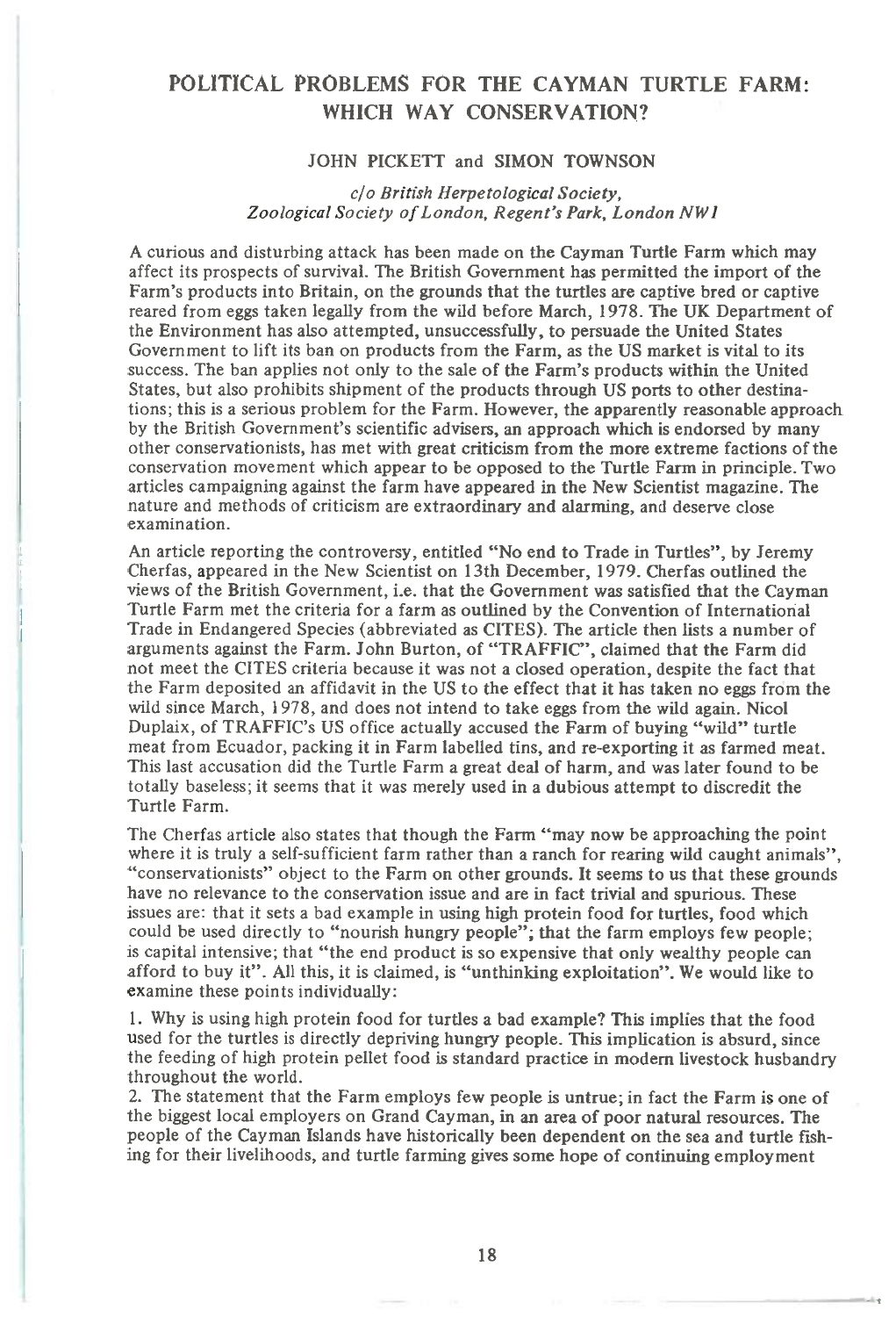**in this tradition, without affecting wild populations, in the face of dwindling natural resources.** 

**3. That the Farm is "capital intensive" is used by Cherfas as grounds for criticism. "Capital intensive" merely means that the owners have had the courage to spend a considerable amount of money on this project. To this point the Farm has given no return on the money invested because of its experimental nature. It is beyond our comprehension why this private expenditure should be a source of "worry" for "most conservationists".** 

**4."The end product is so expensive that only wealthy people can afford to buy it". Not only is this irrelevant to conservation, it is also an exaggeration. One of us (ST) ate turtle meat in a Caymanian eating house, frequented by local people, at a price comparable to Beef. Of course, the price at Harrods in London will be another matter. Prices, as everyone knows, are determined by supply and demand.** 

**A further argument used against the Farm is that it took 15 years to reach its present position, during which time it supported itself by processing turtles and eggs from the**  wild. **Its success in breeding and raising turtles has allegedly encouraged other people to start similar enterprises in other parts of the world. expecting "15 years grace during which time they will take turtles from the wild". Current international law makes this impossible. The Cayman Turtle Farm was the first of its kind, and took its original stock legally from the wild before current international restrictions were implemented.** 

**A further article in the New Scientist, by Jeremy Cherfas,** appeared on 27th March. I 9RO. **and raises several more dubious arguments. Originally, CITES permitted trade in endangered species if they were captive bred. Later, at a meeting of member states in Costa Rica, March 1979, "captive bred" was defined as "the offspring of parents that mated in captivity, providing that the breeding herd has been shown to be able to produce two successive generations in captivity". This is being used as an argument against permitting trade in farm products, because the Farm's captive bred turtles are not yet old enough to produce second generations. As it is only a matter of time before this occurs, and as all parties in this controversy are aware of this, it seems extraordinary that this should be used as a serious argument against the Turtle Farm. This seems especially unfair as until**  the meeting of March 1979, the Farm was working on the understanding that its products **would comply with the CITES regulations.** 

**The Turtle Farm no longer takes eggs from the wild; this is established beyond doubt. Yet Cherfas seems to begrudge this fact, neither agreeing or disagreeing with it, only stating that "It is true that turtles are breeding there. In the future, its turtles may qualify as captive bred under the CITES. But they do not qualify yet". He states that turtles being marketed now were hatched in 1976, and in that year the Farm took 25,500 eggs from the wild in Surinam against 15,186 eggs from its own breeding herd. He uses this as an argument against the Farm trading now, despite the fact that he knows no eggs are now taken from the wild. This is a classic case of retrospective legislation. International law permitted the turtle farm to take eggs and turtles frqm the wild for breeding and commercial raising stock. We now have the ridiculous situation where the farm has legally reared the stock to a marketable size, but is now not to be allowed to sell its products. This grossly unfair method of legislation, which immediately threatens the existence of the Farm, we are pleased to say is not practised (by a long tradition) by the British Government.** 

**It is lamentable that the Farm's achievement in being totally self-sufficient in eggs does not seem to be worthy of mention. Cherfas only refers to the fact that for another two years "at least", some of the turtles** sold **will not have been captive bred. He refers to the lower fertility of captive raised females as opposed to wild caught females, it being about half that of eggs from wild caught females. Of course the Turtle Farm is acutely aware of the problem, and is working to solve it, but no credit is given them for this.** 

**Cherfas's article ends with a quote from a spokesman of the Department of the Environment, who said that the Department "was satisfied that they have been taking steps to**